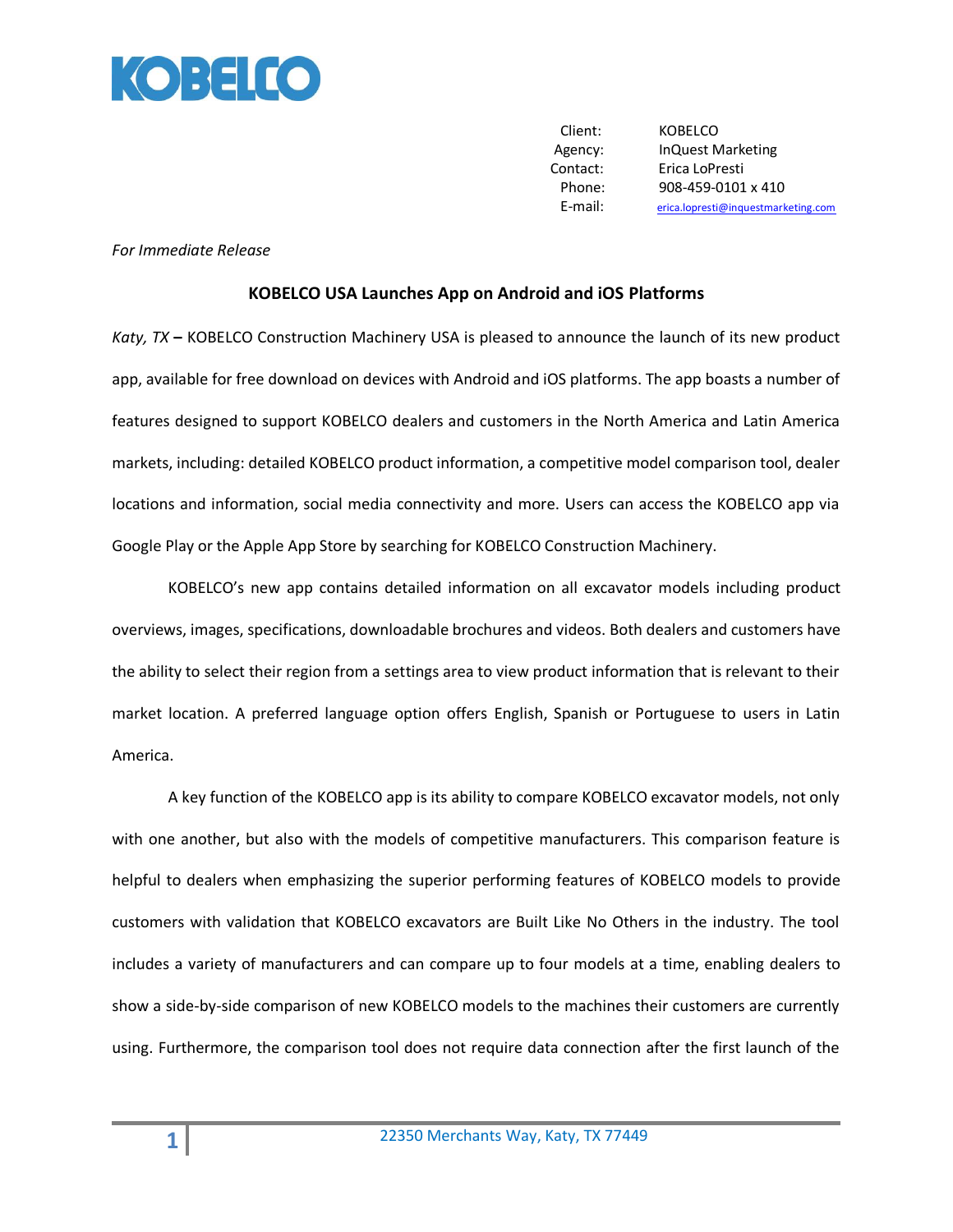## $\overline{(\bullet)}$  :  $\overline{z}$   $\overline{I}$   $\overline{C}$

app following its installation. This enables the user to compare models anywhere – whether it be at the office, or on a jobsite.

Additional features, such as the dealer locator tool, are provided within the app in order to make the sales connection easy for the customer. Customers have the choice to connect to their current KOBELCO dealer, or automatically locate the KOBELCO dealer closest to their current location if a need arises. By utilizing this feature, the user can view the addresses and branches of KOBELCO dealers, and connect with the dealer websites. When using the KOBELCO app on a smartphone, directions can be auto-loaded into Google Maps, giving the customer turn-by-turn GPS directions to their closest dealer. Users can also stay connected with the company via a live social media feed.

"Our mobile app was developed to appeal to our dealers, current customers and those users considering purchasing a new or used excavator. The mobile app reflects the technology of KOBELCO's world-class products and customer service," says Jordan Lumpkins, Marketing Manager of KOBELCO USA. "It is a dynamic interface, consistent with the KOBELCO brand, which allows users to quickly and easily browse products and find dealer information with minimum time and effort. Additional features will be launched soon within future updates."

KOBELCO Construction Machinery USA offers industry-leading crawler excavators in the 3,000 lb. to 245,000 lb. classes including zero tail swing, compact, standard, long-reach, mass excavation, and demolition models. Well-known as the excavator authority, KOBELCO is committed to producing quality machines with advanced productivity-boosting features and innovative technologies. With premier capabilities such as no time limit power boost and exclusive independent travel, KOBELCO machines ensure superior performance and efficiency for the toughest worksite challenges.

For more information on KOBELCO Construction Machinery USA or KOBELCO products, please visit www.KOBELCO-USA.com or call 281-888-8430.